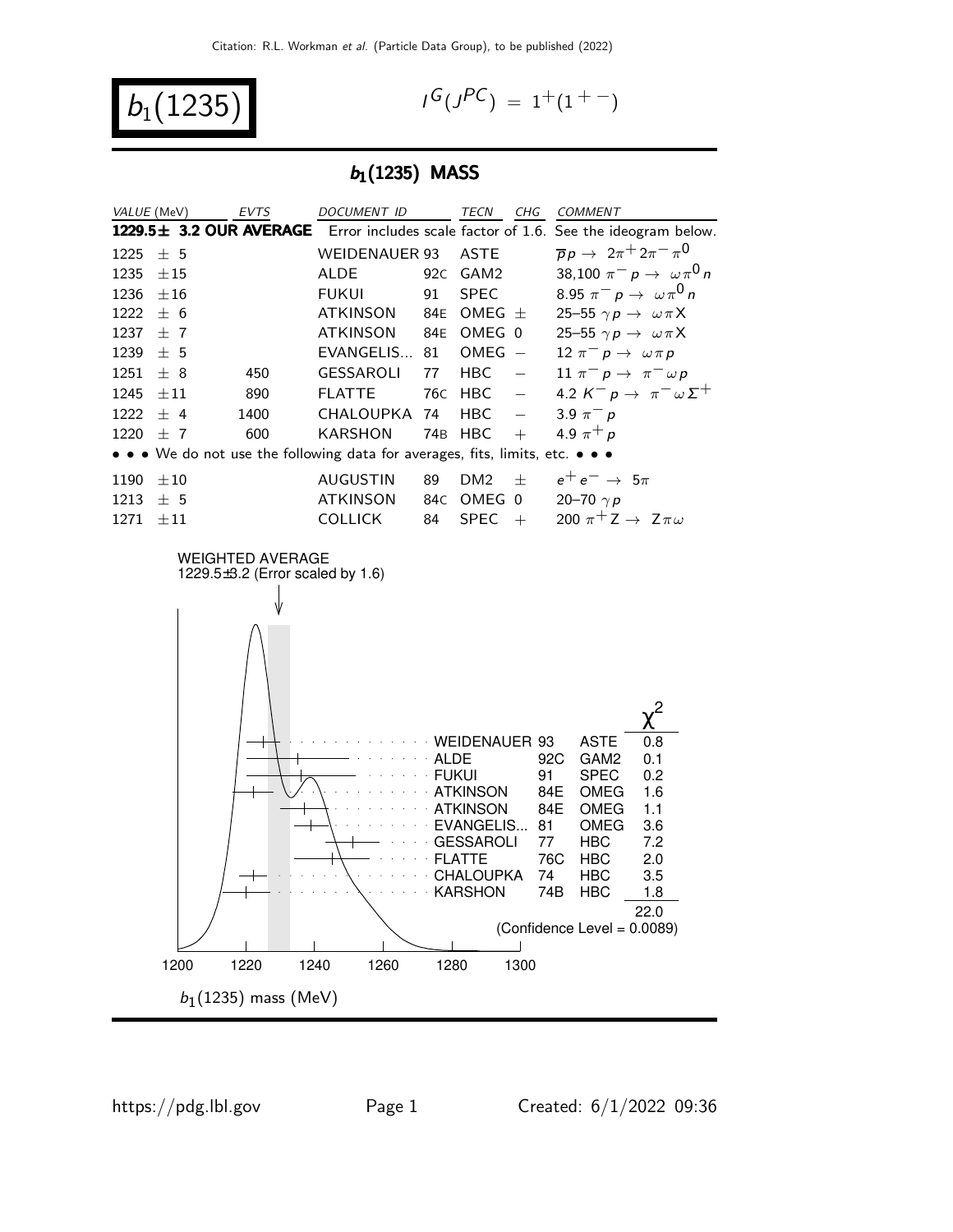## $b_1(1235)$  WIDTH

| VALUE (MeV)  | <b>EVTS</b> | DOCUMENT ID                                                                   |    | <b>TECN</b>     | CHG | <b>COMMENT</b>                                       |
|--------------|-------------|-------------------------------------------------------------------------------|----|-----------------|-----|------------------------------------------------------|
|              |             | 142± 9 OUR AVERAGE Error includes scale factor of 1.2.                        |    |                 |     |                                                      |
| $113 \pm 12$ |             | WEIDENAUER 93                                                                 |    | ASTE            |     | $\overline{p}p \rightarrow 2\pi^+ 2\pi^- \pi^0$      |
| $160 + 30$   |             | <b>ALDE</b>                                                                   |    | 92C GAM2        |     | 38,100 $\pi^- p \to \omega \pi^0 n$                  |
| $151 \pm 31$ |             | FUKUL                                                                         | 91 | <b>SPEC</b>     |     | 8.95 $\pi^- p \to \omega \pi^0 n$                    |
| $170 + 15$   |             | EVANGELIS                                                                     | 81 | $OMEG -$        |     | 12 $\pi^ p \rightarrow \omega \pi p$                 |
| $170 + 50$   | 225         | <b>BALTAY</b>                                                                 |    | 78B HBC         |     | $+$ 15 $\pi^+ p \rightarrow p 4\pi$                  |
| $155 + 32$   | 450         | GESSAROLI 77                                                                  |    | <b>HBC</b>      |     | 11 $\pi^- p \to \pi^- \omega p$                      |
| $182 + 45$   | 890         | <b>FLATTE</b>                                                                 |    | 76C HBC –       |     | 4.2 $K^- p \rightarrow \pi^- \omega \Sigma^+$        |
| $135 + 20$   | 1400        | $CHALOUPKA$ 74 HBC $-$                                                        |    |                 |     | 3.9 $\pi^- p$                                        |
| $156 + 22$   | 600         | KARSHON                                                                       |    | 74B HBC         | $+$ | 4.9 $\pi^+ p$                                        |
|              |             | • • • We do not use the following data for averages, fits, limits, etc. • • • |    |                 |     |                                                      |
| $210 \pm 19$ |             | AUGUSTIN                                                                      | 89 | DM <sub>2</sub> | $+$ | $e^+e^- \rightarrow 5\pi$                            |
| $231 \pm 14$ |             | ATKINSON                                                                      |    | 84C OMEG 0      |     | 20-70 $\gamma p$                                     |
| $232 + 29$   |             | <b>COLLICK</b>                                                                | 84 | <b>SPEC</b>     | $+$ | 200 $\pi$ <sup>+</sup> Z $\rightarrow$ Z $\pi\omega$ |
|              |             |                                                                               |    |                 |     |                                                      |

# $b_1(1235)$  DECAY MODES

|                       | Mode                                                        | Fraction $(\Gamma_i/\Gamma)$   | Confidence level |
|-----------------------|-------------------------------------------------------------|--------------------------------|------------------|
| $\Gamma_1$            | $\omega \pi$<br>$[D/S$ amplitude ratio = 0.277 $\pm$ 0.027] | seen                           |                  |
| $\Gamma_2$            | $\pi^{\pm}$                                                 | $(1.6 \pm 0.4) \times 10^{-3}$ |                  |
| $\Gamma_3$            | $\eta \rho$                                                 | seen                           |                  |
|                       | $\Gamma_4$ $\pi^+ \pi^+ \pi^- \pi^0$                        | $\frac{0}{0}$<br>< 50          | 84%              |
|                       | $\Gamma_5$ $K^*(892)^\pm K^\mp$                             | seen                           |                  |
| $\Gamma_6$            | $(K\overline{K})^{\pm} \pi^0$                               | $\%$<br>< 8                    | 90%              |
| $\Gamma_7$            | $K_S^0 K_I^0 \pi^{\pm}$                                     | $\%$<br>< 6                    | 90%              |
| $\Gamma_8$            | $K^{\bar{0}}_{S}K^{\bar{0}}_{S}\pi^{\pm}$                   | $\%$<br>$\langle$ 2            | 90%              |
| $\Gamma_{\mathsf{Q}}$ | $\phi \pi$                                                  | $\%$<br>1.5<br>$\lt$           | 84%              |
|                       |                                                             |                                |                  |

# $b_1(1235)$  PARTIAL WIDTHS

| $\Gamma(\pi^{\pm}\gamma)$ |                |           |     |                                             | $\overline{2}$ |
|---------------------------|----------------|-----------|-----|---------------------------------------------|----------------|
| <i>VALUE</i> (keV)        | DOCUMENT ID    | TECN      | CHG | COMMENT                                     |                |
| $230 + 60$                | <b>COLLICK</b> | 84 SPEC + |     | 200 $\pi^+$ Z $\rightarrow$<br>$Z\pi\omega$ |                |

### $b_1$ (1235) D-wave/S-wave AMPLITUDE RATIO IN DECAY OF  $b_1(1235) \rightarrow \omega \pi$

| <i>VALUE</i>                                                                               | EVTS | DOCUMENT ID     |                 | TECN     | CHG COMMENT                                        |
|--------------------------------------------------------------------------------------------|------|-----------------|-----------------|----------|----------------------------------------------------|
| <b>0.277±0.027 OUR AVERAGE</b> Error includes scale factor of 2.4. See the ideogram below. |      |                 |                 |          |                                                    |
| $0.269 \pm 0.009 \pm 0.010$                                                                |      | <b>NOZAR</b>    | 02 <sub>1</sub> | MPS —    | 18 $\pi^ p \rightarrow \omega \pi^ p$              |
| $0.23 \pm 0.03$                                                                            |      | AMSLER          |                 | 94C CBAR | 0.0 $\overline{p}p \rightarrow \omega \eta \pi^0$  |
| $0.45 \pm 0.04$                                                                            |      | AMSLER          |                 | 93B CBAR | 0.0 $\overline{p}p \rightarrow \omega \pi^0 \pi^0$ |
| $0.235 \pm 0.047$                                                                          |      | <b>ATKINSON</b> |                 | 84C OMEG | 20–70 $\gamma p$                                   |
| https://pdg.lbl.gov                                                                        |      | Page 2          |                 |          | Created: 6/1/2022 09:36                            |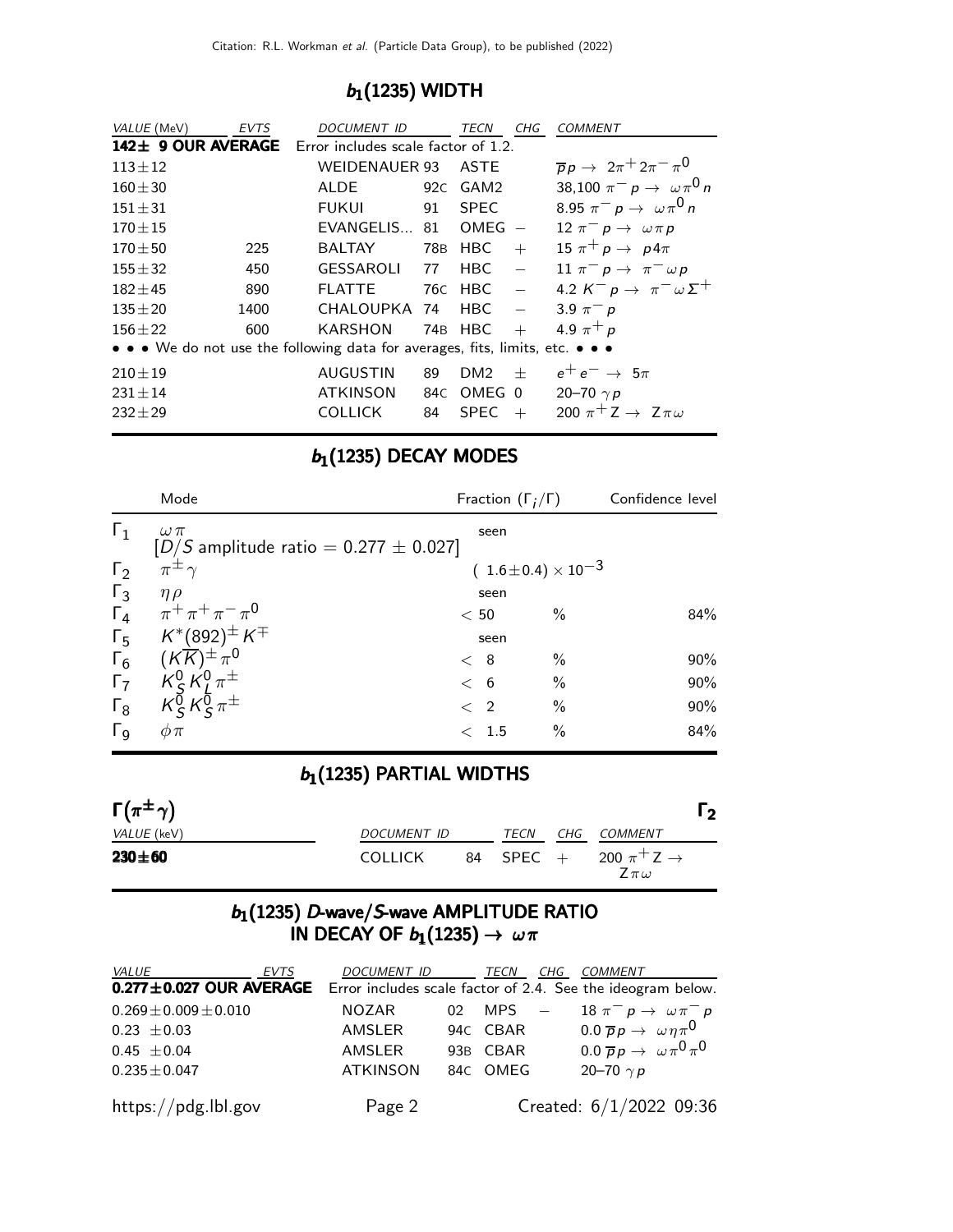

 $b_1(1235)$   $D$ -wave/S-wave amplitude ratio in decay of  $b_1(1235) \to~\omega\pi$ 

### $b_1$ (1235) D-wave/S-wave AMPLITUDE PHASE DIFFERENCE IN DECAY OF  $b_1(1235) \rightarrow \omega \pi$

| VALUE (°)              | <i>DOCUMENT ID</i> |  | TECN CHG COMMENT                         |
|------------------------|--------------------|--|------------------------------------------|
| $10.5 \pm 2.4 \pm 3.9$ | <b>NOZAR</b>       |  | 02 MPS $-$ 18 $\pi^ p \to \omega \pi^ p$ |

### $b_1(1235)$  BRANCHING RATIOS

| $\Gamma(\eta \rho)/\Gamma(\omega \pi)$                |                      |     |                       |                |                                                             | $\Gamma_3/\Gamma_1$ |
|-------------------------------------------------------|----------------------|-----|-----------------------|----------------|-------------------------------------------------------------|---------------------|
| VALUE                                                 | <b>DOCUMENT ID</b>   |     | TECN                  | COMMENT        |                                                             |                     |
| < 0.10                                                | <b>ATKINSON</b>      | 84D | OMEG 20–70 $\gamma$ p |                |                                                             |                     |
| $\Gamma(\pi^+\pi^+\pi^-\pi^0)/\Gamma(\omega\pi)$      |                      |     |                       |                |                                                             | $\Gamma_4/\Gamma_1$ |
| VALUE                                                 | <b>DOCUMENT ID</b>   |     | TECN                  | CHG            | <b>COMMENT</b>                                              |                     |
| $0.5$                                                 | <b>ABOLINS</b>       | 63  | HBC                   | $+$            | 3.5 $\pi^{+} p$                                             |                     |
| $\Gamma(K^*(892)^{\pm}K^{\mp})/\Gamma_{\text{total}}$ |                      |     |                       |                |                                                             | $\Gamma_5/\Gamma$   |
| VALUE                                                 | <b>DOCUMENT ID</b>   |     | TECN                  | <b>COMMENT</b> |                                                             |                     |
| seen                                                  | <sup>1</sup> ABLIKIM |     |                       |                | 10E BES2 $J/\psi \rightarrow K^{\pm} K^0_S \pi^{\mp} \pi^0$ |                     |
|                                                       |                      |     |                       |                |                                                             |                     |